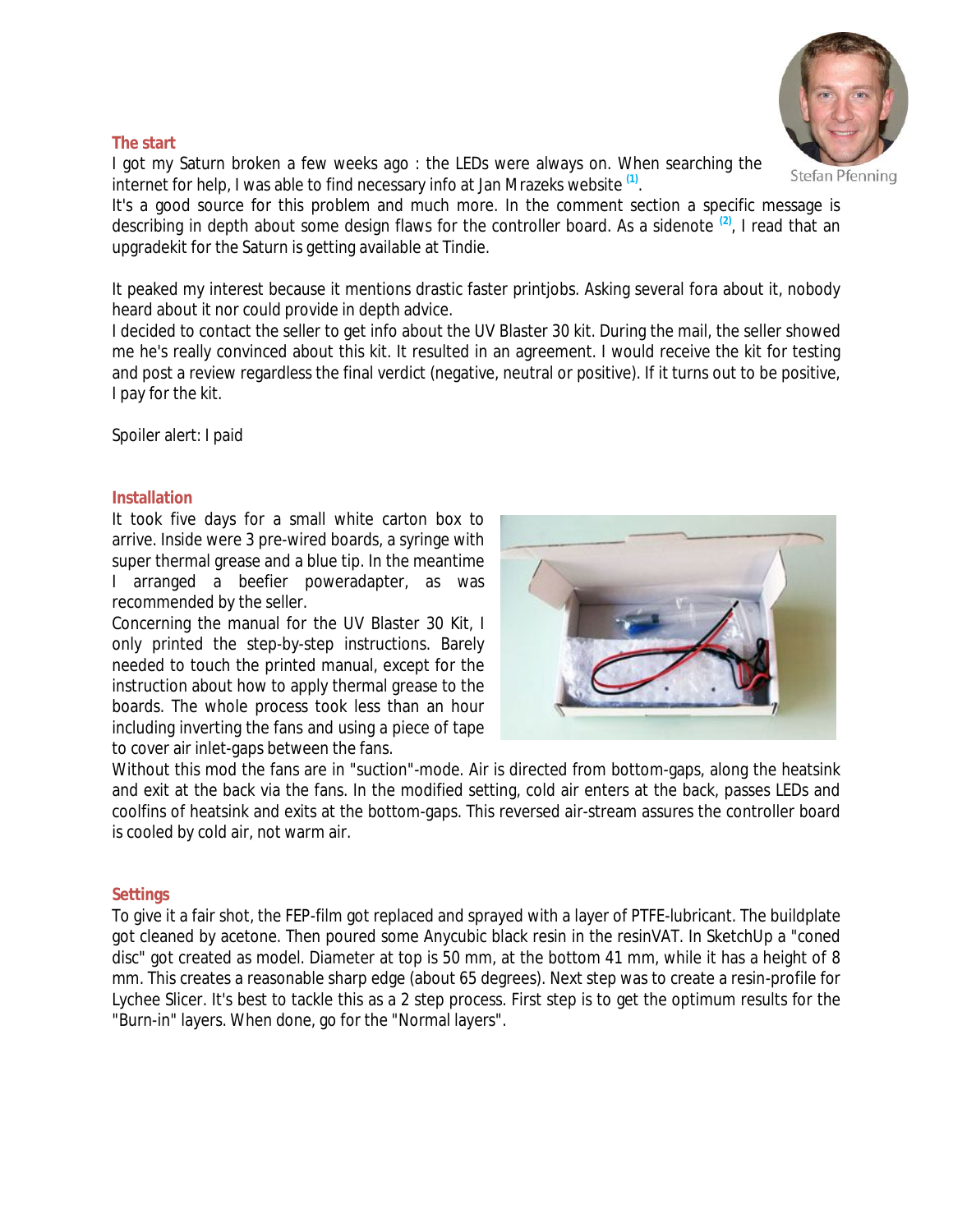As a start, I used the following settings in Lychee Slicer.

| Burn-in Layer                  |                     |
|--------------------------------|---------------------|
| Number of layers               | : $4$               |
| <b>Transition layers Count</b> | : 0                 |
| Light-off delay                | : 5 seconds         |
| Lift distance                  | $: 9 \text{ mm}$    |
| Lift speed                     | $: 120$ mm / second |



Without this kit I use 45 seconds exposuretime for Anycubics black resin. To go bold I selected 20 seconds.

# **First printjob**

The printjob could start. The buildplate dipped into the resinVAT and after 20 seconds lifted up again. The familair sound of detaching a cured layer from FEP-film or buildplate could be heard. It was the same for the next layers. After 16 minutes the complete printjob finished.

What struck me was the fact it felt as if the disc got glued to the buildplate. It proves even 20 seconds exposuretime is a safe choice. The object contains a sharp edge, which normally can deform a bit. This print got solid as a rock : no bending or denting, even at the sharp edge. All in all, top and bottom of disc is smooth and of solid material. To be honest, at first I wasn't expecting this overal result.





The coned side gives a slight waxy feeling. Cleaning and after-curing might solve this. For the initial process, this is not an important issue. I need to discover the safe limits for the exposuretime "Burn-in" layers. The same object got printed over and over again while decreasing exposuretime. The minimum acceptable I can reach is a whopping 13.5 seconds. This low value is far from expected.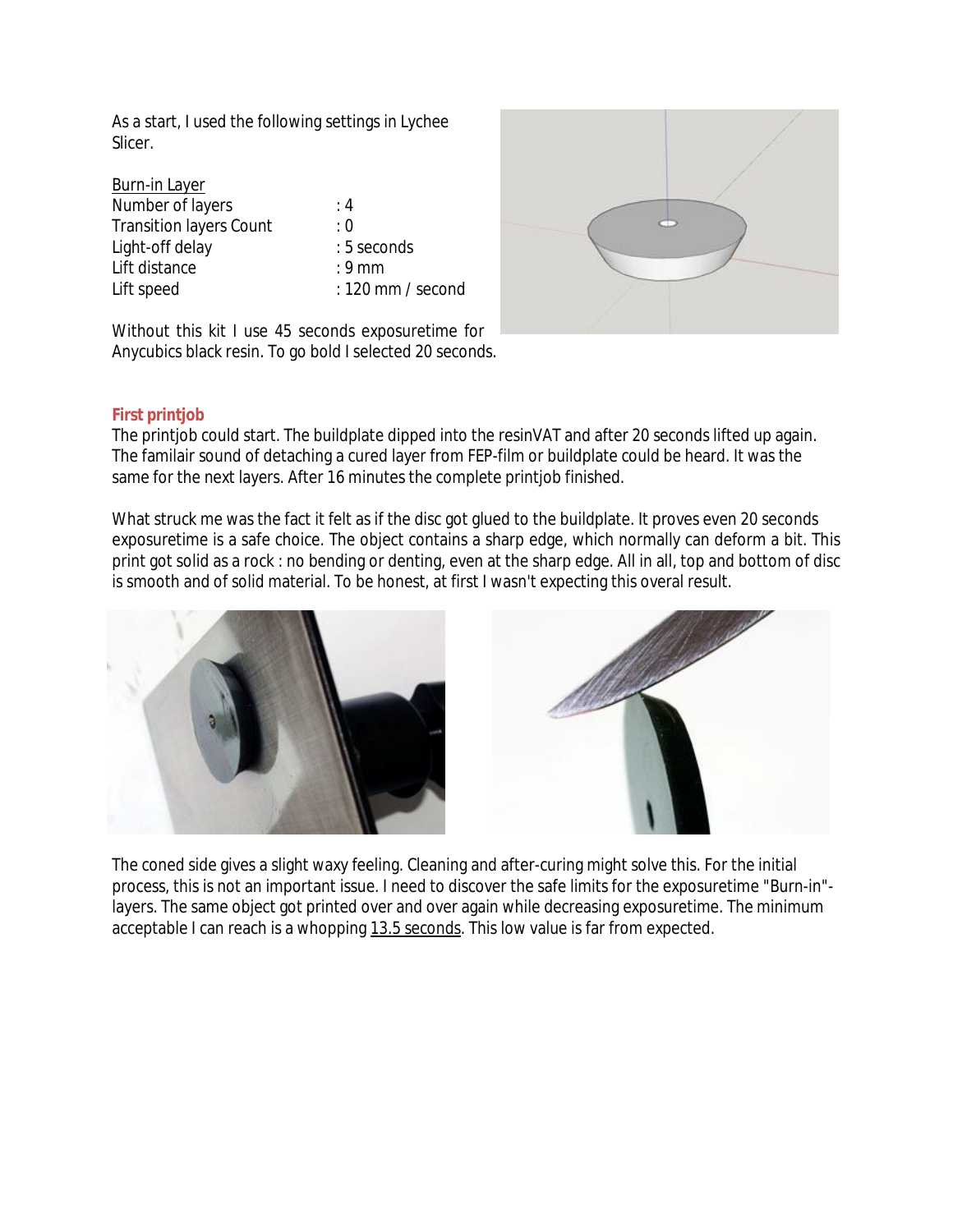# **Normal layers**

The second step is to discover values concerning the remaining layers. This process took a few hours. At the end I got the following profile for Lychee Slicer :

| <b>Burn-in Layers</b>   |        | Anycubic Black - 100 micron    |                          |                            |  |
|-------------------------|--------|--------------------------------|--------------------------|----------------------------|--|
|                         |        | Burn In Layers @               |                          |                            |  |
| Number of layers        | :4     | Number of Layers               |                          |                            |  |
| Exposure time (s)       | : 13.5 | <b>Exposure Time</b>           | 13.5                     | $s -$                      |  |
| Transition layers count | : 0    | <b>Transition Layers Count</b> |                          |                            |  |
| Light-off Delay (s)     | :4     | Light-off Delay                |                          | $s -$                      |  |
| Lift-distance (mm)      | : 8    | Lift Distance                  |                          | $mm -$                     |  |
| Lift speed (mm/min)     | :180   | Lift Speed                     |                          | $mm/s -$                   |  |
|                         |        | Normal Layers                  |                          |                            |  |
| Normal Layers           |        | Layer Thickness                | 0.1                      | $mm -$                     |  |
|                         |        | Light-off Delay                | $\overline{3}$           | $s -$                      |  |
| Layer Thickness (um)    | :100   | Exposure Time                  | 4.5                      | $s -$                      |  |
| Light-off Delay (s)     | :3     | Lift Distance                  |                          | $mm -$                     |  |
| Exposure Time (s)       | : 4.5  | Speed                          |                          |                            |  |
| Lift Distance (mm)      | : 8    | Lift Speed                     |                          | $mm/s$ -                   |  |
|                         |        | <b>Retract Speed</b>           |                          | $mm/s -$                   |  |
| Speed                   |        |                                | Scene Scale compensation |                            |  |
| Lift Speed (mm/min)     | :240   | Scale X                        | 100                      | $\boldsymbol{\%}$          |  |
| Retract Speed(mm/min)   | :180   | Scale Y                        | 100                      | $\boldsymbol{\mathsf{R}}$  |  |
|                         |        | Scale Z                        | 100                      | $\boldsymbol{\mathcal{E}}$ |  |

These settings were close to my unmodified Saturn for just 50 micron-layers. The most impressive factor is the incredible short exposuretime as "burn-in" layers. Note, I used these values for 100 micron layers. Besides, these settings mean that you can print 39 mm / hour **(\*)**. Many resinprinter-manufacturers claim a certain buildheight per hour, but never provide additional details about this. Like, what settings were used or for which color, type or even brand of resin.

**(\*)** Design a shape which is 39 mm tall and use above mentioned settings in Lychee Slicer. Lychee Slicer will give an estimated printtime of exactly 1 hour (1:00:00).

A resin is a mix of chemicals. One chemical forms "arms and legs" by the help of UV-light. When this process starts, it'll grab another chemical (short plastic molecule), bonding this to long chains of plastic. A resin often contains a color. This color is added as very tiny pigment or colorparticles. These particles are trapped between the long plastic chains of plastic. Depending on the color and size of the particles, it might absorb or block partly UV-light. Maybe you noticed transparant resin curing faster than a colorresin. Now you know why.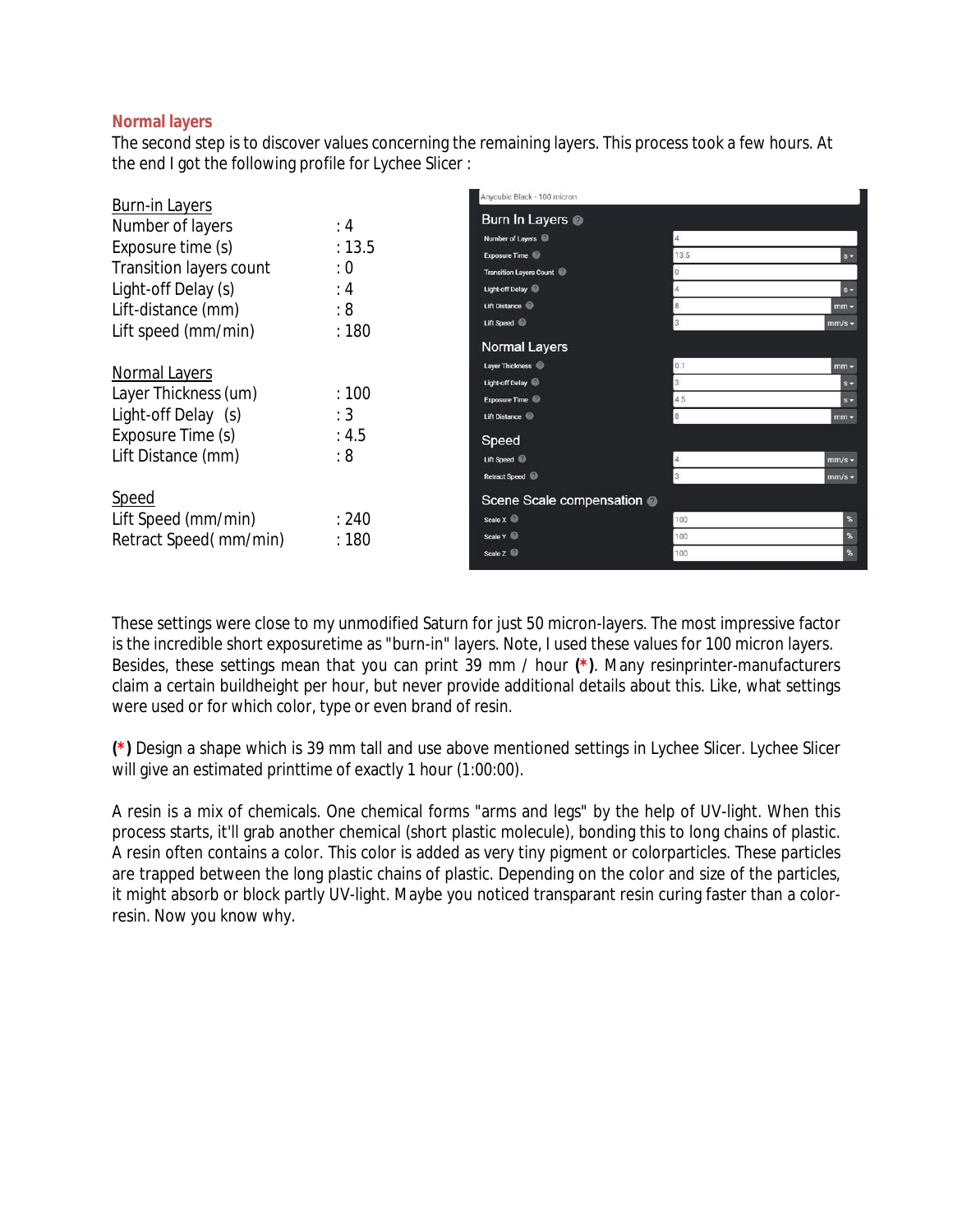# **Finetuning**

I'm pretty sure there's space for additional finetuning. The details should be found in exposuretime versus the speed of lifting up and down the buildplate. I was focussed at quickly finding acceptable results for 100 micron layers. These settings and values stunned me already. I expect for 50 micron layers or less even better values.

VROOMing is also an interesting option. On YouTube you can find explanations about this type for "overclocking" the printer. VROOMing can speed up a printjob by 10 or 15%.

Reality is, it's not even close to what this kit can do.

## **Optimize more**

I did notice some luke warm air exiting at the bottom of the Saturn. Inverting the cooling-fans at the back is a well thought strategy. According to the seller the cooling-process might improve by adding a few internal fans. When checking the alignment for the fins at the heatsink, it's odd the cooling-fans are not aside the Saturn. It would result in a better airflow for LEDs and heatsink. Well, the inverterboard got eliminated and leaves space for such fan-construction.



Another interesting option is optimizing electronic components located at the controller board. In the manual, instructions can be found as a free giveaway. All suggested modifications are explained in depth. Never seen such service in a manual before.

As the seller mentions, these modifications might void warranty and require some skills. In return, you get a more secure controller board which is less likely to malfunction.

## **Future**

Between the lines in the emails with the seller, I learned resinprinters in general can be improved more. I hope we'll see these improvements rather sooner than later.

## **Final verdict**

It's time for the final verdict. This kit really suprised me beyond expectations without exaggeration. The experiences were great and this experiment was seriously worth the ride. Besides, the newer Saturn S uses exactly the same UV-Matrix as the Saturn "without the S". This means, the kit is also applicable for "Saturn S"-owners.

Maybe you use different settings than settings I presented here. You might think your settings are already close to the value I presented. In that case I can confirm, for exposuretime, now you can take half of that. I.e. you got 5 secs ? Go for 2.5 secs with this kit. And maybe you can also fiddle a bit extra about the speed to move up and down the buildplate. Or to make it easier to understand : If a normal